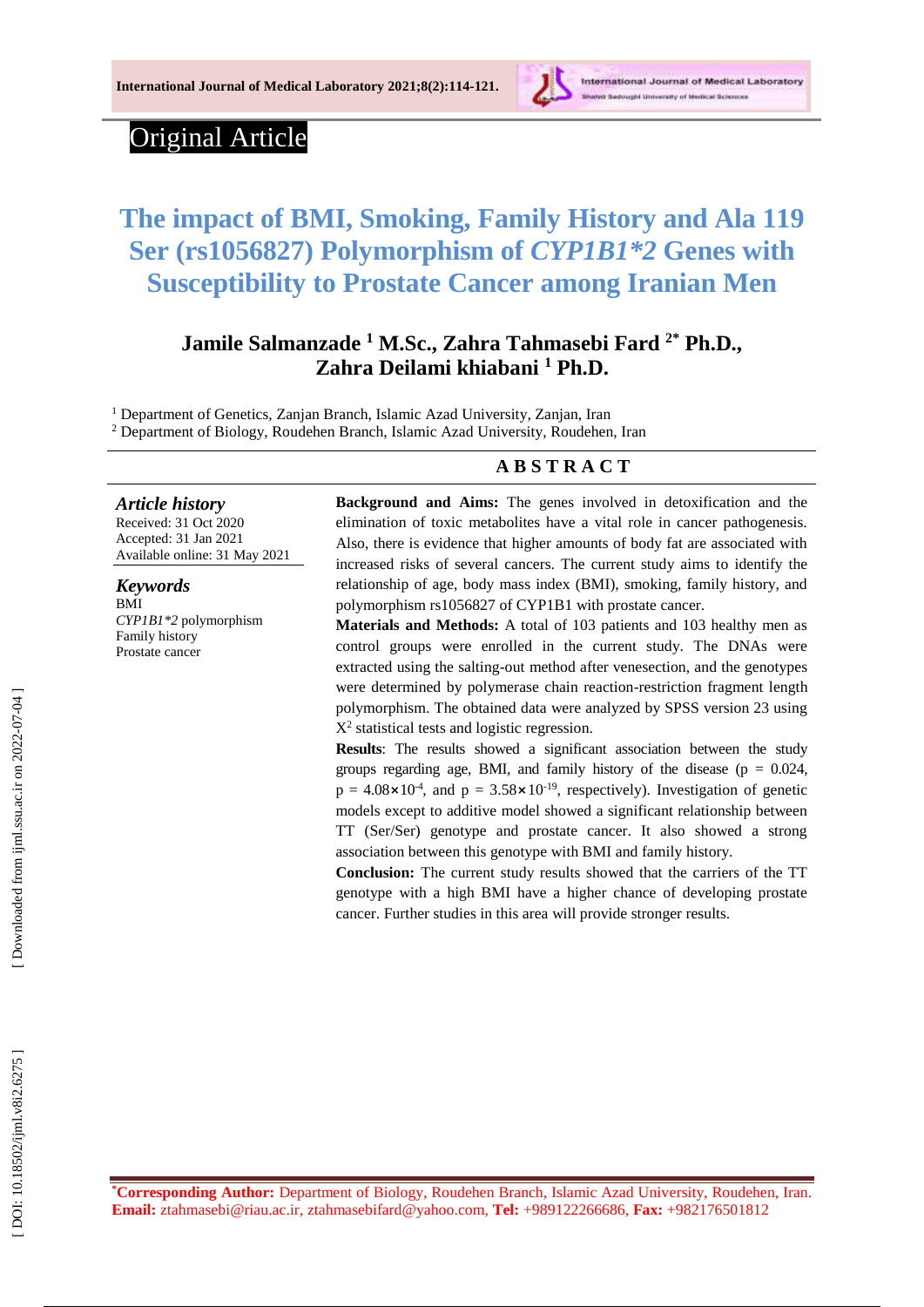## **Introduction**

Prostate cancer is the fifth leading cause of death worldwide [ 1 ]. The studies indicated that age, race/ethnicity, and family history are the predominant risk factors for prostate cancer. Also, a small proportion of cases are related to high -penetrance genes, another critical risk factor for prostate cancer [ 2 ]. Several studies suggested that higher body mass index (BMI) values can increase the risk of cancer incidence. The biological mechanisms that link BMI and cancer are still poorly understood. However, insulin-like growth factors, sexrelated hormones, and adipokines are the factors that might explain this association [3].

The prostate is an androgen -dependent organ [ 4, 5 ] that genetic changes and exposure to chemical compounds play essential roles in susceptibility to prostate cancer [6, 7].

According to the studies, the big family of cytochrome P450 and enzymes associated with them are significant in susceptibility to different cancers such as prostate cancer due to their key role in the metabolism of internal compounds and external chemicals. On the other hand, the enzymes mentioned earlier are the key factors in the detoxification and metabolism of drugs and environmental chemicals [ 8 ] .

Cytochrome P450 family or the CYP enzymes metabolize steroid and lipid hormones and xenobiotic materials such as medicines [ 9 ].

The *CYP1B1* gene encodes an extrahepatic cytochrome P450 enzyme activating many procarcinogens, including polycyclic aromatic hydrocarbons, heterocyclic, and arylamines, and nitroaromatic hydrocarbons, which can cause DNA damage to cells. Also, CYP1B1 is involved in the oxidative metabolism of estrogens and catalyzes the hydroxylation of estrogens at the C -4 position to 4 -hydroxy CEs, which can form depurinated DNA adducts that showed carcinogenic effects in several animal models [ 10, 11 ] . CYP1B1 is one of the main enzymes of the cytochrome P450 family situated on the short arm of chromosome 2 in the 2P 21 -22 chromosome region [12 ]. Rs1056827 polymorphism, also known as Alal119Ser polymorphism, is one of the four principal polymorphisms of the *CYP1B1* gene. This polymorphism is located in exon 2 of *CYP1B1*, and guanine alkane is replaced with thymine alkane or the replacement of serine and alanine amino acids in the polypeptide chain [10]. Rs1056827 is associated with the increased risk of different cancers such as breast, endometrial, prostate [13 ], colorectal cancers [14], and laryngeal cancer [15], as well as renal cell carcinoma in males [16 ]. The current study investigates the relationship between age, BMI, family history, smoking, and rs1056827 polymorphism with susceptibility to prostate cancer among Iranian males.

## **Materials and Methods**

The current case -control study was conducted on 103 Iranian men with primary adeno carcinoma of the prostate, referring to the Reproductive Health Research Center, Department of Gynecology and Obstetrics at Imam Khomeini Hospital in Tehran, using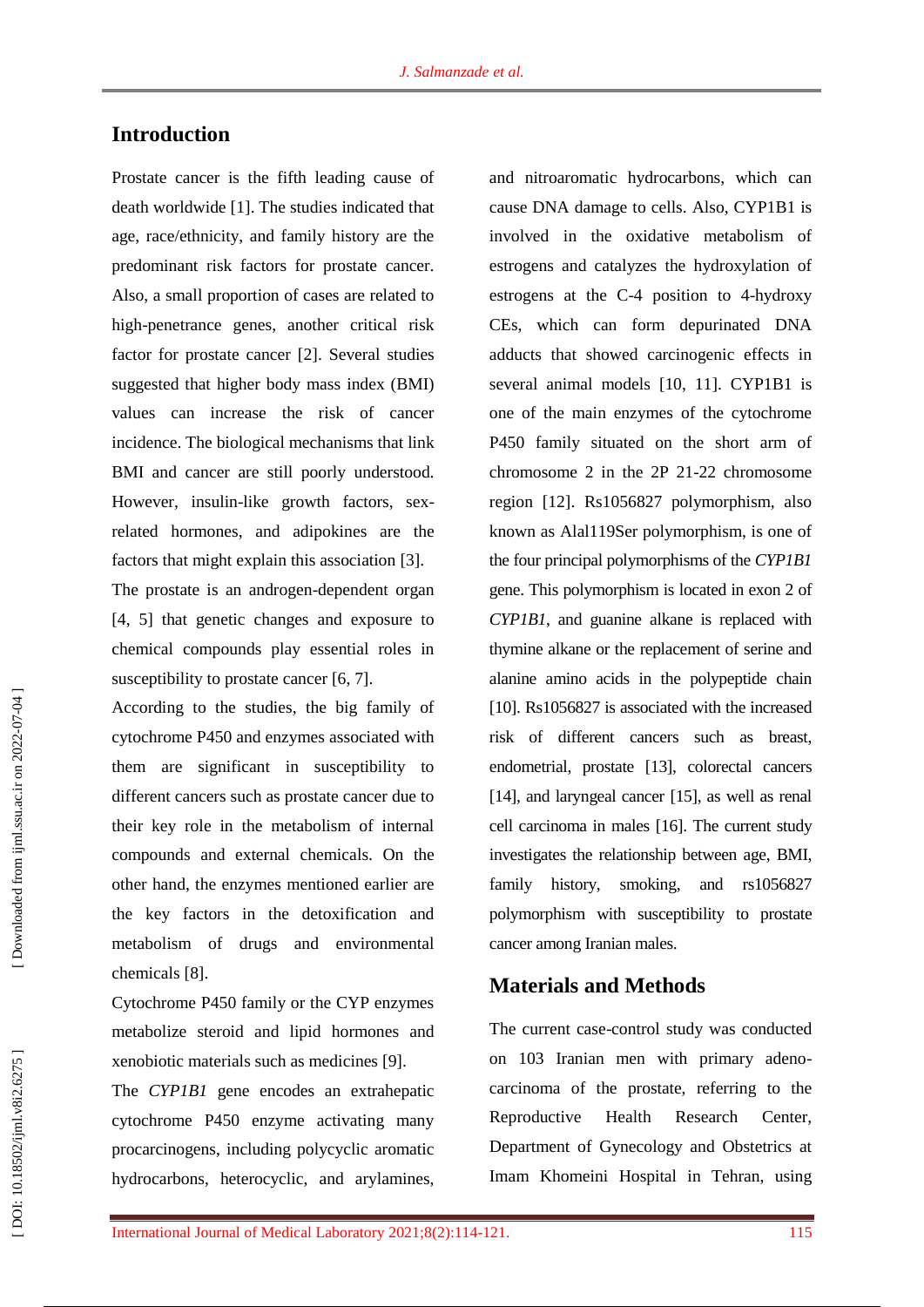Digital Rectal Exam (DRE), serum prostate specific antigen (PSA) levels, and prostate acupuncture biopsy. Histopathological reports of prostate cancer were confirmed and underwent radical prostatectomy as the control group. One hundred three individuals were selected who did not have any specific disease such as diabetes or hypertension, did not take any particular medication, and had no cancer, including prostate cancer, from September 2014 to August 2016. Since family history is an undeniably strong predictor of hereditary cancers, we collected information about prostate cancer in first -degree relatives, including parents, brothers, or children, from all participants. This study was conducted in accordance with all Ethical Committee criteria and obtained written consent from patients (IR.IAU.TMU.REC.1395.092).

DNA from whole blood lymphocytes was extracted using the salting -out method. Following the procedure mentioned above, the quality and quantity of the extracted DNA were determined by spectrophotometer and agarose gel then frozen at -20 ˚C. After the DNA isolation, the desired fragment was proliferated by the Eppendorf Mastercycler gradient in Germany. Primers were designed

accurately by Macrogen company in South Korea (F:5΄: TACGGCGACGTTTTCCAGAT -3΄ and R:5΄: CGTGAAGAAGTTGCGCAT CA -3΄), and the temperature was set to 62.5 ˚C. The collected samples were proliferated to trace the nucleotide polymorphism of G119T in the exon 2 of the *CYP1B1* gene or identify the genotype of the participant. The proliferation program included 95 ˚C for 5 minutes, 95 ˚C for 60 seconds,  $62.5 \degree$ C for 30 seconds,  $75 \degree$ C for 40 seconds at 35 cycles and 72 ˚C for 5 minutes in one cycle for amplification of 231 bp of the gene.

Rs1056827 polymorphism was recognized by restriction enzyme *PdiI* by Thermo Fisher Scientific Inc in Canada. This enzyme has a GCCGGC recognition site, which cuts the site after cytosine. The enzyme carries 5-µL digested products on 2% gel. In the presence of nucleotide G in the desired position, two bands, namely 113bp and 118bp, indicate GG (Ala/Ala) genotype. However, if it changes to T, only one band, namely 231bp, was observed, indicating that the genotype was TT (Ser/Ser). Heterozygous individuals were revealed as 231bp, 118bp, and 113bp fragments, which confirmed GT (Ala/Ser) genotype (Fig. 1) .



**Fig. 1.** The results of the enzymatic digestion of PCR product for some samples: wells 1, 2, 3, 7 & 9 are GG genotype, wells 4&5 are GT genotype, wells 6&8 are TT genotype well 10 is DNA marker 100bp.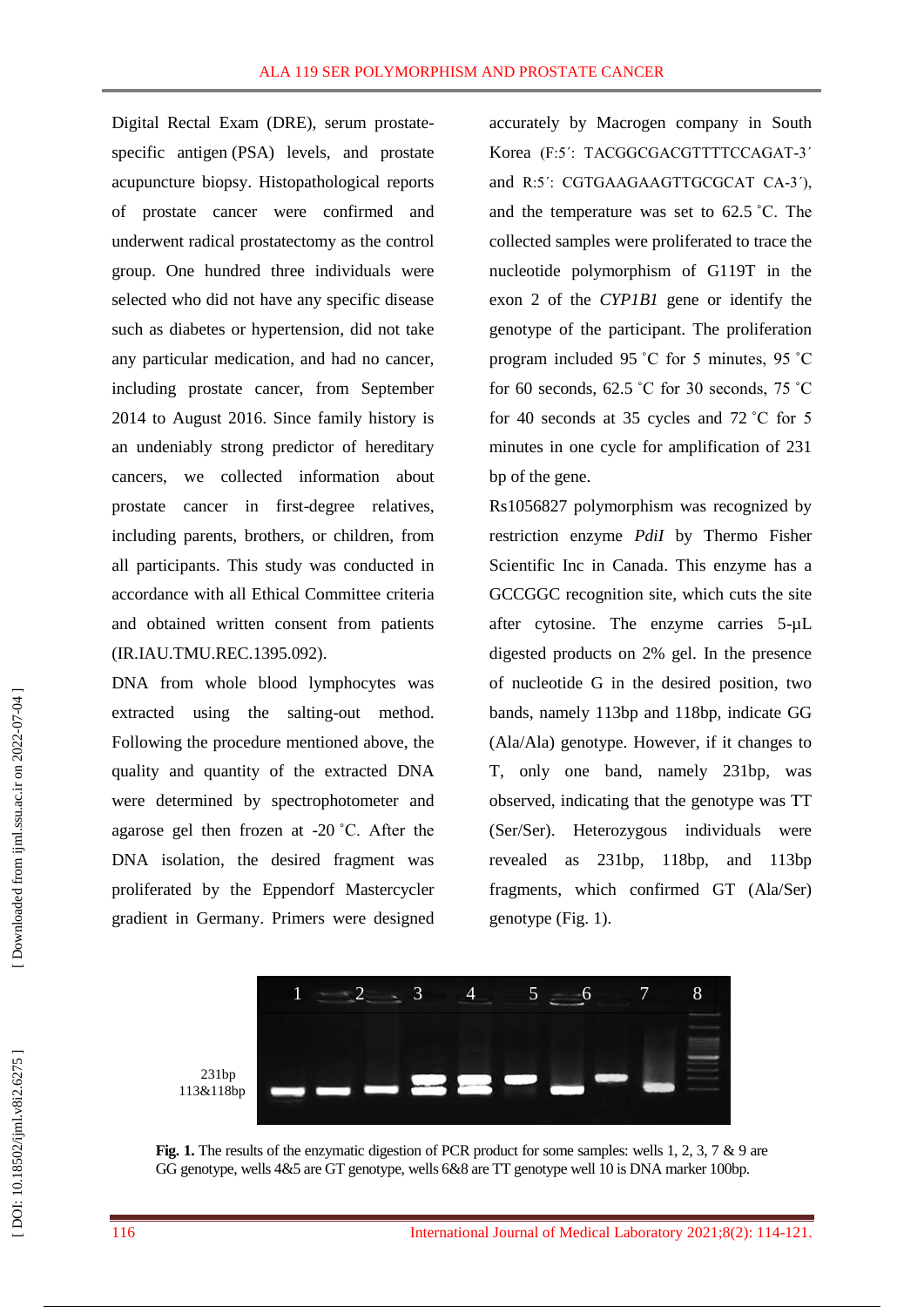#### **Statistical analysis**

The allele frequency in both groups was achieved according to Hardy-Weinberg equilibrium using IBM SPSS version 23 software. A chi -square test was also used to evaluate the significant relationships between the genotypes and the risk of susceptibility to prostate cancer in the two groups. Pearson correlation coefficient, chi -square, and Fisher's exact test were employed to compare the distribution of genotypes between the patient and control groups. The association between the genotypes and prostate cancer risk was calculated by odds ratio (OR) and 95% confidence interval. The independent t -test was employed to compare the mean values of the two groups.  $p \le 0.05$  was considered as the significance level.

## **Results**

The case group consisted of 103 males with prostate adenocarcinoma, and the control group included 67 healthy males and 36 males with benign prostatic hyperplasia or enlarged prostate with no sign of cancer in the biopsy. The study participants' demographic and clinical information, including age, BMI, family history, and tobacco smoking, are presented in Table 1. The results of counting the genotypes showed that the frequency of GG (Ala/Ala) homozygote genotype was 53.40% ( $n = 55$ ) and 66.99% ( $n =$ 69) in the case and control groups, respectively  $(P = 0.046, OR = 1.771, CI: 1.007 - 3.114)$ . Also, TT (Ser/Ser) homozygote genotype was 33.98%  $(n = 35)$  and 18.45%  $(n = 19)$  in the case and control groups, respectively ( $p = 0.011$ , OR:

0.439, CI: 0.231 -0.836). TG/GT (Ala/Ser) genotype was 12.62% ( $n = 13$ ) and 14.56% ( $n =$ 15) in the case and the control groups, respectively (P= 0.684, OR= 1.180, CI: 0.531-2.623). The frequency of T -allele was 0.40 and 0.26 in the case and control groups, respectively. However, the abundance of G -allele was 0.60 and 0.74 in case and control groups, respectively  $(p = 0.002, \text{OR} = 0.513, \text{CI: } 0.338 - 0.780)$ . Also, the logistic regression showed a significant relationship between TT (Ser/Ser) genotype in both groups ( $p = 0.013$ , OR = 0.433, CI: 0.223-0.838). Investigation of other genetic models showed a significant relationship between TT (Ser/Ser) genotype and prostate cancer except to additive model. The results are shown in Table 2. Concerning the variable of age in the two subgroups ( $\leq 50$  and  $\geq 50$  years), only the GG (Ala/Ala) genotype with an odds ratio of 0.392 was associated with prostate cancer ( $p = 0.015$ ,  $OR = 0.392$ , CI: 0.183- 0.841). The homozygous TT (Ser/Ser) genotype showed a strong association with the BMI of the two subgroups  $25 \ge$  and  $25 < (p = 3.26 \times 10^{-10}, \text{ OR } = 8.75, \text{ CI}:$ 3.479 - 22.007). In cigarette smoking, only the heterozygous GT genotype showed a statistically significant association with prostate cancer ( $p =$ 0.016, OR = 12, CI: 1.199- 120.077). Family history was strongly correlated with all the three genotypes, but the GG (Ala/Ala) and TT (Ser/Ser) genotypes had a decreasing effect, and the heterozygous TG (Ala/Ser) genotype showed a 2.6 -fold increase in the incidence of prostate cancer. The relationship between the genotypes with age, body mass index, smoking, and family history are presented in Table 3.

DOI: 10.18502/ijml.v8i2.6275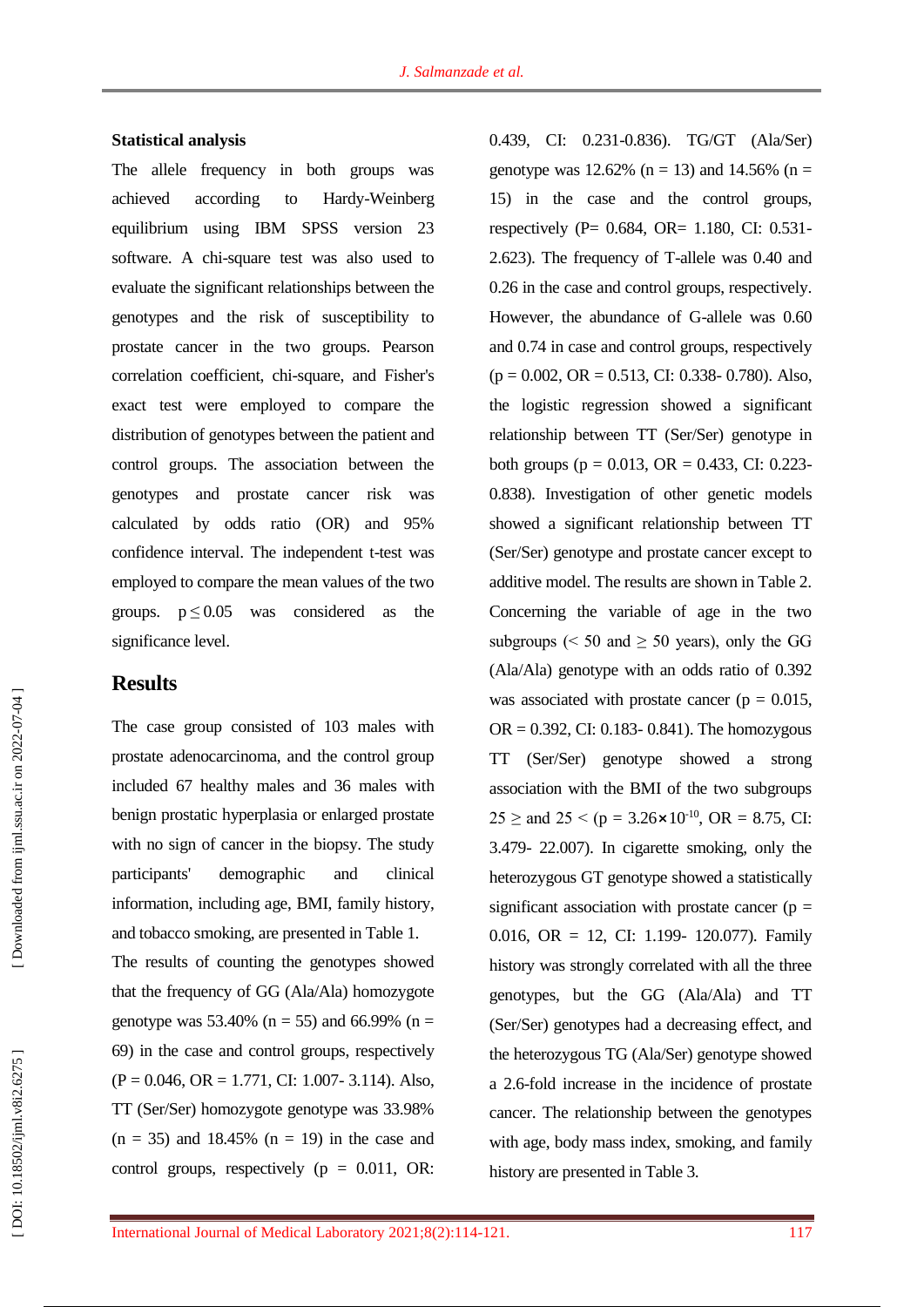| <b>Tuble 1.</b> The demographic and emnear information of the stady participants |          |                                    |                  |                        |  |  |  |
|----------------------------------------------------------------------------------|----------|------------------------------------|------------------|------------------------|--|--|--|
| <b>Variable</b>                                                                  | Range    | <b>Mean</b> + Std Error Difference | <b>P-value</b>   |                        |  |  |  |
|                                                                                  |          | Case                               | Control          |                        |  |  |  |
|                                                                                  | < 50     | 39                                 | 26               |                        |  |  |  |
| Age (year)                                                                       | >50      | 64                                 | 77               | 0.024                  |  |  |  |
|                                                                                  |          | $54.55 \pm 10.92$                  | $57.71 \pm 8.88$ |                        |  |  |  |
|                                                                                  | $25\geq$ | 38                                 | 66               |                        |  |  |  |
| <b>Body mass index</b><br>(kg/m <sup>2</sup> )                                   | 25<      | 65                                 | 37               | $4.08\times10^{-4}$    |  |  |  |
|                                                                                  |          | $25.05 \pm 1.91$                   | $24.06 \pm 2.02$ |                        |  |  |  |
|                                                                                  | Positive | 73                                 | 10               |                        |  |  |  |
| <b>Family history</b>                                                            | Negative | 30                                 | 93               | $3.58 \times 10^{-19}$ |  |  |  |
| <b>Smoking</b>                                                                   | Current  | 80                                 | 89               | 0.102                  |  |  |  |
|                                                                                  | Never    | 23                                 | 14               |                        |  |  |  |

**Table 2 .** The results of relationship between genotypes and prostate cancer using logistic regression and genetic models

| asing rogistic regression and genetic moders |             |      |                |               |                        |  |  |
|----------------------------------------------|-------------|------|----------------|---------------|------------------------|--|--|
| <b>Genotypes frequency</b>                   |             | Case | <b>Control</b> | p-value       | Odds ratio (CI 95%)    |  |  |
| Rs 1056827                                   | GG(Ala/Ala) | 55   | 69             | 1 (Reference) |                        |  |  |
|                                              | TT(Ser/Ser) | 35   | 19             | 0.013         | $0.433(0.223 - 0.838)$ |  |  |
|                                              | GT(Ala/Ser) | 13   | 15             | 0.842         | $0.920(0.404 - 2.094)$ |  |  |
| Allele<br>wise                               | G           | 123  | 153            | 1 (Reference) |                        |  |  |
| comparison                                   | T           | 83   | 53             | 0.002         | $0.513(0.338 - 0.780)$ |  |  |
| <b>Genetic models</b>                        |             |      |                |               |                        |  |  |
| Dominant                                     | GG          | 55   | 69             | 1 (Reference) |                        |  |  |
|                                              | $TT+GT$     | 48   | 34             | 0.046         | $1.771(1.007 - 3.114)$ |  |  |
| Recessive                                    | $GG+GT$     | 68   | 84             | 1 (Reference) |                        |  |  |
|                                              | TT          | 35   | 19             | 0.011         | $0.439(0.231 - 0.836)$ |  |  |
| Additive                                     | <b>GT</b>   |      |                | 1 (Reference) |                        |  |  |
|                                              | $GG+TT$     |      |                | 0.684         | $1.180(0.531 - 2.623)$ |  |  |
| Codominant                                   | GG          | 55   | 69             | 1 (Reference) |                        |  |  |
|                                              | <b>TT</b>   | 35   | 19             | 0.012         | $0.439(0.231-8.36)$    |  |  |

**Table 3 .** The distribution of rs1056827 in subgroups of age, BMI, smoking and family history  $\sigma$  the cancer patients and controls

| among the cancer patients and controls |         |      |       |                |                        |           |              |                      |                        |
|----------------------------------------|---------|------|-------|----------------|------------------------|-----------|--------------|----------------------|------------------------|
| <b>Genotypes</b><br>RS1056827          |         | Age  |       |                | <b>Adjusted</b>        | BMI       |              | <b>P-value</b>       | <b>Adjusted OR</b>     |
|                                        |         | < 50 | $>50$ | <b>P-value</b> | <b>OR(CI95%)</b>       | $25 \geq$ | 25<          |                      | (CI 95%)               |
| GG                                     | Case    | 25   | 30    | 0.015          | $0.392(0.183 - 0.841)$ | 27        | 28           | 0.508                | $1.271(0.625 - 2.586)$ |
|                                        | Control | 17   | 52    |                |                        | 38        | 31           |                      |                        |
| <b>TT</b>                              | Case    | 13   | 22    | 0.224          | $0.451(0.123-1.654)$   | 4         | 31           | $3.26\times10^{-10}$ | 8.75 (3.479-22.007)    |
|                                        | Control | 4    | 15    |                |                        | 19        | $\Omega$     |                      |                        |
| <b>GT</b>                              | Case    |      | 12    | 0.099          | $6(0.598 - 60.158)$    | 5         | 8            | 0.431                | $1.829(0.404 - 8.270)$ |
|                                        | Control |      | 10    |                |                        | 8         | $\mathbf{r}$ |                      |                        |

| <b>Genotypes</b><br>RS1056827 |                       | <b>Smoking</b> |              | P-value | <b>Adjusted</b>    | <b>Family history</b> |                 | <b>P-value</b>        | <b>Adjusted OR</b>    |
|-------------------------------|-----------------------|----------------|--------------|---------|--------------------|-----------------------|-----------------|-----------------------|-----------------------|
|                               |                       | Current        | <b>Never</b> |         | <b>OR(CI95%)</b>   | Positive              | <b>Negative</b> |                       | (CI 95%)              |
| GG                            | Case                  | 46             | 9            | 0.949   | 1.032(0.394-2.700) | 40                    | 15              | $5.07\times10^{-11}$  | $0.56(0.022 - 0.141)$ |
|                               | Control               | 58             | 11           |         |                    | 9                     | 60              |                       |                       |
| TT                            | Case                  | 27             | 8            | 0.265   | 2.519(0.477-13.30) | 25                    | 10              | $1.3\times10^{-5}$    | $0.22(0.003 - 0.189)$ |
|                               | Control               | 17             | ↑            |         |                    |                       | 18              |                       |                       |
| <b>GT</b>                     | Case                  |                | 6            | 0.016   | 12(1.199-120.077)  | 8                     | 5               | $3.25 \times 10^{-4}$ | $2.600(1.307 - 5.17)$ |
|                               | Control               | 14             |              |         |                    | $\overline{0}$        | 15              |                       |                       |
|                               | DJ IT<br>$\mathbf{r}$ |                |              |         |                    |                       |                 |                       |                       |

BMI= Body mass index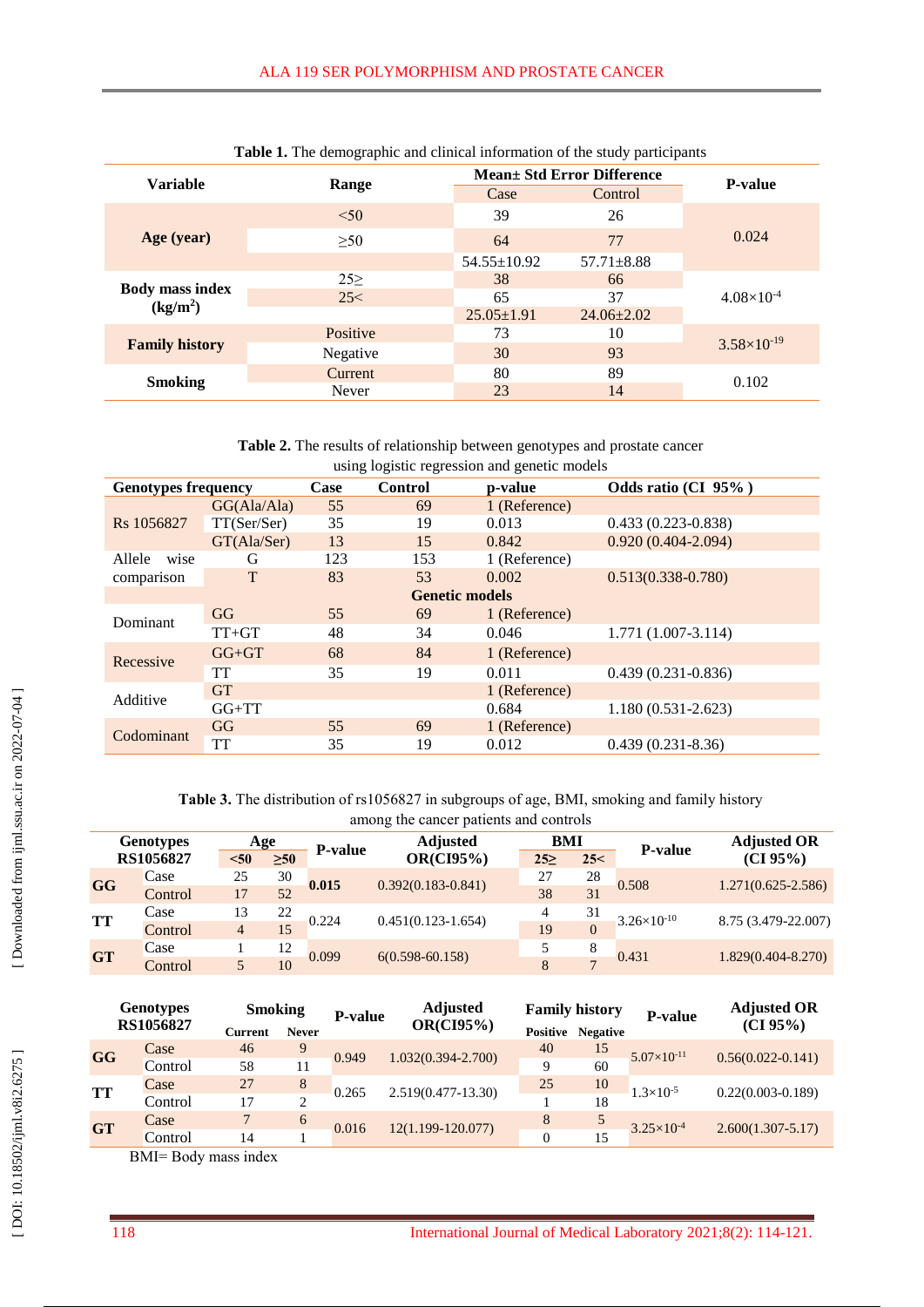## **Discussion**

In this study, several important factors that influenced prostate cancer, such as age, BMI, smoking, and family history, were studied in two groups of cancerous and healthy individuals. Except for smoking, the results showed that other variables were significantly different between the two groups. Also, further analysis of the genotypes showed that TT (Ser/Ser) and GG (Ala/Ala) genotype had 0.439 fold and 1.771 fold decreasing and increasing effect on the rate of prostate cancer, respectively. The genotypes of rs1056827 were evaluated with different genetic models, and TT (Ser/Ser) genotypes had a significant association with prostate cancer only except for the additive model.

The results were analyzed according to age, BMI, smoking, and family history among the two subgroups for which data were available. The homozygous GG (Ala/Ala) genotype showed a trend to decrease 0.392 -fold the risk of prostate cancer with increasing age. There was a strong odds ratio of up to 8.750 fold between BMI and Ala119Ser Polymorphism of *CYP1B1\*2* genes. The participants who are habituated to smoking and had the GT (Ala/Ser) genotype significantly increased the risk of prostate cancer by 12 times. The history of prostate cancer in the studied population showed that both homozygous and heterozygous had the decreasing effect of susceptibility to prostate cancer, but the GT (Ala/Ser) genotypes had a 2.6 -fold increasing effect.

According to Zhu et al. 2019, this study's results were according to a meta -analysis that revealed a clear association between some polymorphisms of the *CYP1A1* and *CYP1B1* genes and the risk of prostate cancer [17 ]. Also, Beuten et al. (2008) compared allele, genotype, and haplotype frequencies of six SNPs within CYP1B1, such as rs1056827 non-Hispanic Caucasians and Hispanic Caucasians, and found the prevalence of several single nucleotide polymorphisms and rs1056827 was significantly associated with prostate cancer [18]. In another meta-analysis, the effects of five polymorphisms in *CYP1B1*, such as A119S, in 14 independent studies were investigated by Zhang et al. (2013). Their analysis suggested that A119S was associated with prostate cancer risk under a recessive model in the overall population [19 ] .

The hormone encoding genes play crucial roles in developing prostate cancer; hence, there is a direct relationship between a mutation in such genes and the increased prostate cancer susceptibility [20 ]. Meanwhile, the mutation in the genes involved in detoxification paths is another key factor in prostate cancer. One of the most important known genes is the cytochrome P450 family [21 ] .

Polymorphisms *CYP1B1\*2* or Ala119Ser increase the enzyme activity by two to four times [22 ]. Also, the study by Yuichiro (2008) showed a variety of genotypes between African - Americans and Caucasians. The TT genotype at codon 119 is highly predominant in African - Americans than Caucasians, or it is 2.71 and 3.55 for the G/T and T/T genotypes, respectively, in blacks compared with whites [23 ] .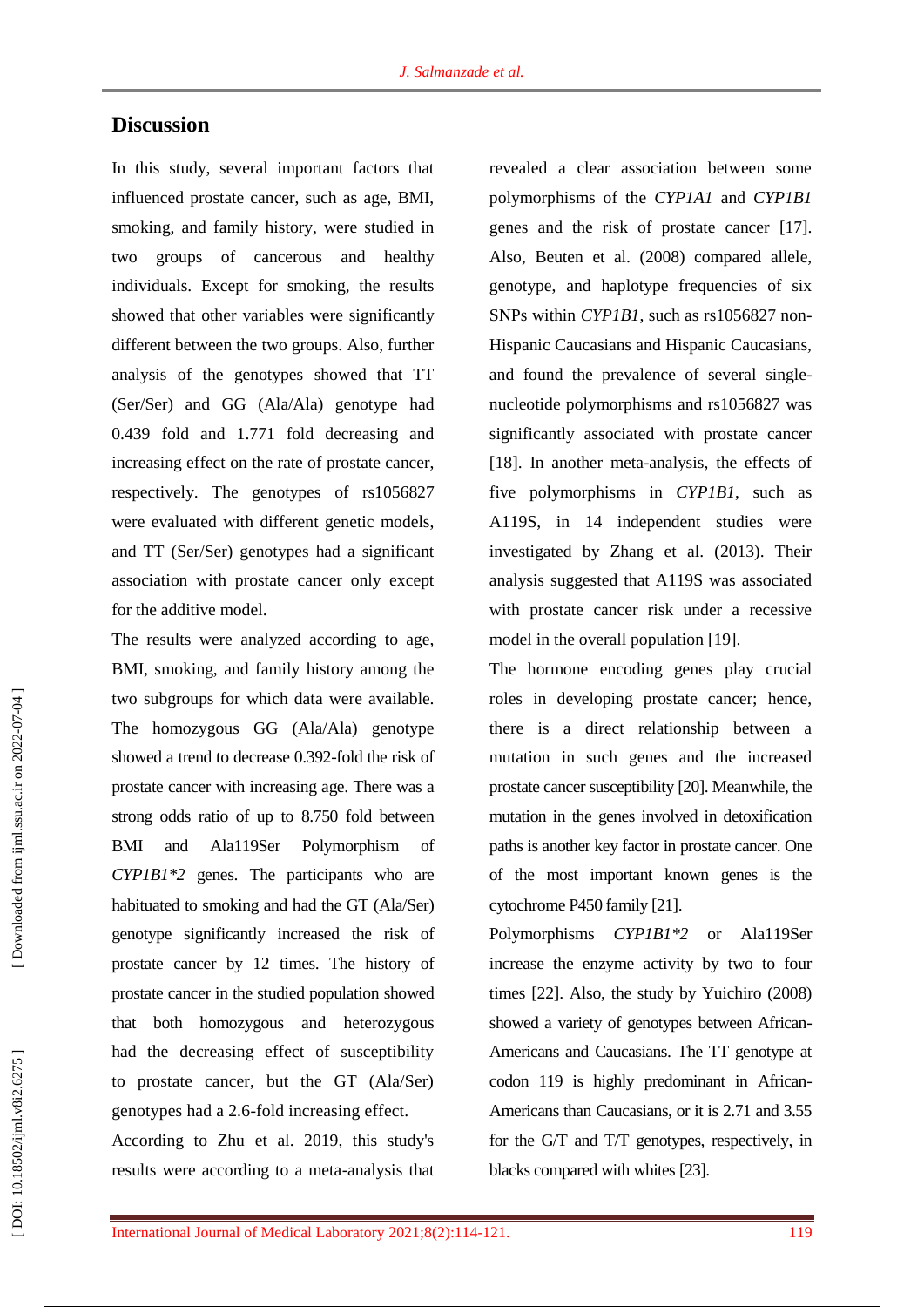The current study results showed that BMI and family history were associated with an increased risk of prostate cancer, similar to the results of previous studies. Higher BMI may influence prostate cancer prognosis in various ways [24 ]. Alteration in metabolism in cancer cells permits them to accumulate higher quantities of metabolic intermediates that change the cellular function of cholesterol and fatty acid metabolisms and finally leads to the uncontrolled proliferation of such cells. Also, oxidation of fatty acids is an increase in the production of mitochondrial reactive oxygen species, which at higher levels can be harmful to organelles, including the mitochondria, and predisposition to various pathological states, such as prostate cancer. Older individuals

## **References**

- [1]. [Pakzad R,](https://www.ncbi.nlm.nih.gov/pubmed/?term=Pakzad%20R%5BAuthor%5D&cauthor=true&cauthor_uid=26925689) [Rafiemanesh H,](https://www.ncbi.nlm.nih.gov/pubmed/?term=Rafiemanesh%20H%5BAuthor%5D&cauthor=true&cauthor_uid=26925689) [Ghoncheh M,](https://www.ncbi.nlm.nih.gov/pubmed/?term=Ghoncheh%20M%5BAuthor%5D&cauthor=true&cauthor_uid=26925689) [Sarmad](https://www.ncbi.nlm.nih.gov/pubmed/?term=Sarmad%20A%5BAuthor%5D&cauthor=true&cauthor_uid=26925689)  [A,](https://www.ncbi.nlm.nih.gov/pubmed/?term=Sarmad%20A%5BAuthor%5D&cauthor=true&cauthor_uid=26925689) [Salehiniya H,](https://www.ncbi.nlm.nih.gov/pubmed/?term=Salehiniya%20H%5BAuthor%5D&cauthor=true&cauthor_uid=26925689) [Hosseini S,](https://www.ncbi.nlm.nih.gov/pubmed/?term=Hosseini%20S%5BAuthor%5D&cauthor=true&cauthor_uid=26925689) et al. Prostate Cancer in Iran: Trends in Incidence and Morphological and Epidemiological Characteristics. [Asian Pac J](https://www.ncbi.nlm.nih.gov/pubmed/26925689)  [Cancer Prev.](https://www.ncbi.nlm.nih.gov/pubmed/26925689) 2016; 17(2): 839 -43.
- [ 2]. [Gann](https://www.ncbi.nlm.nih.gov/pubmed/?term=Gann%20PH%5BAuthor%5D&cauthor=true&cauthor_uid=16986064) P. Risk factors for prostate cancer. [Rev](https://www.ncbi.nlm.nih.gov/pmc/articles/PMC1476014/)  [Urol.](https://www.ncbi.nlm.nih.gov/pmc/articles/PMC1476014/) 2002; 4(Suppl 5): 3 -10.
- [ 3]. Taghizadeh N, Boezen HM, Schouten JP, Schröder CP, Vries EE, Vonk JM. BMI and lifetime changes in bmi and cancer mortality risk. PLoS One 2015; 10(4): 0125261.
- [ 4]. [Lonergan PE,](https://www.ncbi.nlm.nih.gov/pubmed/?term=Lonergan%20PE%5BAuthor%5D&cauthor=true&cauthor_uid=21886458) [Tindall DJ.](https://www.ncbi.nlm.nih.gov/pubmed/?term=Tindall%20DJ%5BAuthor%5D&cauthor=true&cauthor_uid=21886458) Androgen receptor signaling in prostate cancer development and progression[. J Carcinog.](https://www.ncbi.nlm.nih.gov/pmc/articles/PMC3162670/) 2011; 10(20): 3162670 .
- [ 5]. Tan M, Li J, Xu H, [Melcher](https://www.nature.com/articles/aps201418#auth-4) K, [Yong](https://www.nature.com/articles/aps201418#auth-5) E. Androgen receptor: structure, role in prostate cancer and drug discovery. Acta Pharmacologica Sinica. 2015; 36(1): 3 -23.
- [ 6]. [Bosland MC,](https://www.ncbi.nlm.nih.gov/pubmed/?term=Bosland%20MC%5BAuthor%5D&cauthor=true&cauthor_uid=22279418) [Mahmoud AM.](https://www.ncbi.nlm.nih.gov/pubmed/?term=Mahmoud%20AM%5BAuthor%5D&cauthor=true&cauthor_uid=22279418) Hormones and prostate carcinogenesis: Androgens and estrogens. [J Carcinog.](https://www.ncbi.nlm.nih.gov/pmc/articles/PMC3263527/) 2011; 10(1): 33 -8.
- [ 7]. [Sissung TM,](https://www.ncbi.nlm.nih.gov/pubmed/?term=Sissung%20TM%5BAuthor%5D&cauthor=true&cauthor_uid=25199985) [Price DK,](https://www.ncbi.nlm.nih.gov/pubmed/?term=Price%20DK%5BAuthor%5D&cauthor=true&cauthor_uid=25199985) [Del Re M,](https://www.ncbi.nlm.nih.gov/pubmed/?term=Del%20Re%20M%5BAuthor%5D&cauthor=true&cauthor_uid=25199985) [Ley AM,](https://www.ncbi.nlm.nih.gov/pubmed/?term=Ley%20AM%5BAuthor%5D&cauthor=true&cauthor_uid=25199985)  [Giovannetti E,](https://www.ncbi.nlm.nih.gov/pubmed/?term=Giovannetti%20E%5BAuthor%5D&cauthor=true&cauthor_uid=25199985) [Figg WD,](https://www.ncbi.nlm.nih.gov/pubmed/?term=Figg%20WD%5BAuthor%5D&cauthor=true&cauthor_uid=25199985) et al. Genetic variation: effect on prostate cancer. [Biochim Biophys Acta.](https://www.ncbi.nlm.nih.gov/entrez/eutils/elink.fcgi?dbfrom=pubmed&retmode=ref&cmd=prlinks&id=25199985)  [2014; 1846\(2\): 446](https://www.ncbi.nlm.nih.gov/entrez/eutils/elink.fcgi?dbfrom=pubmed&retmode=ref&cmd=prlinks&id=25199985) -56.
- [ 8]. [Chen](http://ar.iiarjournals.org/search?author1=TAI+C.+CHEN&sortspec=date&submit=Submit) TC, [Sakaki](http://ar.iiarjournals.org/search?author1=TOSHIYUKI+SAKAKI&sortspec=date&submit=Submit) T, [Yamamoto](http://ar.iiarjournals.org/search?author1=KEIKO+YAMAMOTO&sortspec=date&submit=Submit) K, [Kittaka](http://ar.iiarjournals.org/search?author1=ATSUSHI+KITTAKA&sortspec=date&submit=Submit) [A](http://ar.iiarjournals.org/content/32/1/291.long#aff-4) . The roles of cytochrome p450 enzymes in

undergo several physiological changes and become vulnerable to various diseases [25 ] .

## **Conclusion**

The current study results suggested that males with a higher BMI were more likely to develop prostate cancer than those with a lower BMI, which was stronger among older subjects. It seems that these results are important in understanding the role of *CYP1B1* polymorphisms in the pathogenesis of prostate cancer.

## **Conflict of Interest**

The authors declared no conflicts of interest.

### **Acknowledgments**

The authors would like to express their profound gratitude to the medical personnel of Imam Khomeini Hospital in Tehran and all the patients and other participants who cooperated in the study. Special thanks go to Dr. Amini for introducing the patients.

prostate cancer development and treatment. Anticancer Res. 2012 ; 32 (1): 291 -98.

- [ 9]. [Nebert](https://www.ncbi.nlm.nih.gov/pubmed/?term=Nebert%20DW%5BAuthor%5D&cauthor=true&cauthor_uid=23297354) DW, [Wikvall](https://www.ncbi.nlm.nih.gov/pubmed/?term=Wikvall%20K%5BAuthor%5D&cauthor=true&cauthor_uid=23297354) K, [Miller](https://www.ncbi.nlm.nih.gov/pubmed/?term=Miller%20WL%5BAuthor%5D&cauthor=true&cauthor_uid=23297354) WL. Human cytochromes P450 in health and disease. [Philos](https://www.ncbi.nlm.nih.gov/pmc/articles/PMC3538421/)  [Trans R Soc Lond B Biol Sci.](https://www.ncbi.nlm.nih.gov/pmc/articles/PMC3538421/) 2013; 368(1612): 20120431.
- [10]. [Moheb Afzali](http://ijcancerprevention.com/en/search/result.html?q=Fereshteh%20Moheb%20Afzali) F , [Tahmasebi Fard Z](http://ijcancerprevention.com/en/search/result.html?q=Zahra%20Tahmasebi%20Fard), [Akbari](http://ijcancerprevention.com/en/search/result.html?q=Mohammad%20Esmaeil%20Akbari)  [ME.](http://ijcancerprevention.com/en/search/result.html?q=Mohammad%20Esmaeil%20Akbari) The effect of polymorphisms on the ala 119 ser gene cytochrome P450 1B1\*2 on the susceptibility of iranian women to develop breast cancer. Int J Cancer Manag. 2017 ;10(3): 4042.
- [11]. [Chang](https://www.ncbi.nlm.nih.gov/pubmed/?term=Chang%20BL%5BAuthor%5D&cauthor=true&cauthor_uid=14562027) BL, [Zheng](https://www.ncbi.nlm.nih.gov/pubmed/?term=Zheng%20SL%5BAuthor%5D&cauthor=true&cauthor_uid=14562027) SL, [Isaacs](https://www.ncbi.nlm.nih.gov/pubmed/?term=Isaacs%20SD%5BAuthor%5D&cauthor=true&cauthor_uid=14562027) SD, [Turner](https://www.ncbi.nlm.nih.gov/pubmed/?term=Turner%20A%5BAuthor%5D&cauthor=true&cauthor_uid=14562027) [A,](https://www.ncbi.nlm.nih.gov/pubmed/?term=Hawkins%20GA%5BAuthor%5D&cauthor=true&cauthor_uid=14562027) [Hawkins](https://www.ncbi.nlm.nih.gov/pubmed/?term=Hawkins%20GA%5BAuthor%5D&cauthor=true&cauthor_uid=14562027) GA, [Wiley](https://www.ncbi.nlm.nih.gov/pubmed/?term=Wiley%20KE%5BAuthor%5D&cauthor=true&cauthor_uid=14562027) KE, et al. Polymorphisms in the CYP1B1 gene are associated with increased risk of prostate cancer. [Br J Cancer.](https://www.ncbi.nlm.nih.gov/pmc/articles/PMC2394327/) 2003; 89(8): 1524 -529.
- [12]. [Pastina](https://www.ncbi.nlm.nih.gov/pubmed/?term=Pastina%20I%5BAuthor%5D&cauthor=true&cauthor_uid=20875115) I, [Giovannetti](https://www.ncbi.nlm.nih.gov/pubmed/?term=Giovannetti%20E%5BAuthor%5D&cauthor=true&cauthor_uid=20875115) E, [Chioni](https://www.ncbi.nlm.nih.gov/pubmed/?term=Chioni%20A%5BAuthor%5D&cauthor=true&cauthor_uid=20875115) A, [Sissung](https://www.ncbi.nlm.nih.gov/pubmed/?term=Sissung%20TM%5BAuthor%5D&cauthor=true&cauthor_uid=20875115) TM, [Crea](https://www.ncbi.nlm.nih.gov/pubmed/?term=Crea%20F%5BAuthor%5D&cauthor=true&cauthor_uid=20875115) F, [Orlandini](https://www.ncbi.nlm.nih.gov/pubmed/?term=Orlandini%20C%5BAuthor%5D&cauthor=true&cauthor_uid=20875115) C, et al. Cytochrome 450 1B1 (CYP1B1) polymorphisms associated with response to docetaxel in castration -resistant prostate cancer (CRPC) patients. [BMC Cancer.](https://www.ncbi.nlm.nih.gov/pmc/articles/PMC2955042/) 2010; 10(1): 1 - 9.
- [13]. [Liu JY,](https://www.ncbi.nlm.nih.gov/pubmed/?term=Liu%20JY%5BAuthor%5D&cauthor=true&cauthor_uid=25475389) [Yang Y,](https://www.ncbi.nlm.nih.gov/pubmed/?term=Yang%20Y%5BAuthor%5D&cauthor=true&cauthor_uid=25475389) [Liu ZZ,](https://www.ncbi.nlm.nih.gov/pubmed/?term=Liu%20ZZ%5BAuthor%5D&cauthor=true&cauthor_uid=25475389) [Xie JJ,](https://www.ncbi.nlm.nih.gov/pubmed/?term=Xie%20JJ%5BAuthor%5D&cauthor=true&cauthor_uid=25475389) [Du YP,](https://www.ncbi.nlm.nih.gov/pubmed/?term=Du%20YP%5BAuthor%5D&cauthor=true&cauthor_uid=25475389) [Wang W.](https://www.ncbi.nlm.nih.gov/pubmed/?term=Wang%20W%5BAuthor%5D&cauthor=true&cauthor_uid=25475389) Association between the CYP1B1 polymorphisms and risk of cancer: a meta -analysis. [Mol Genet Genomics.](https://www.ncbi.nlm.nih.gov/pubmed/25475389) 2015; 290(2): 739 -65.